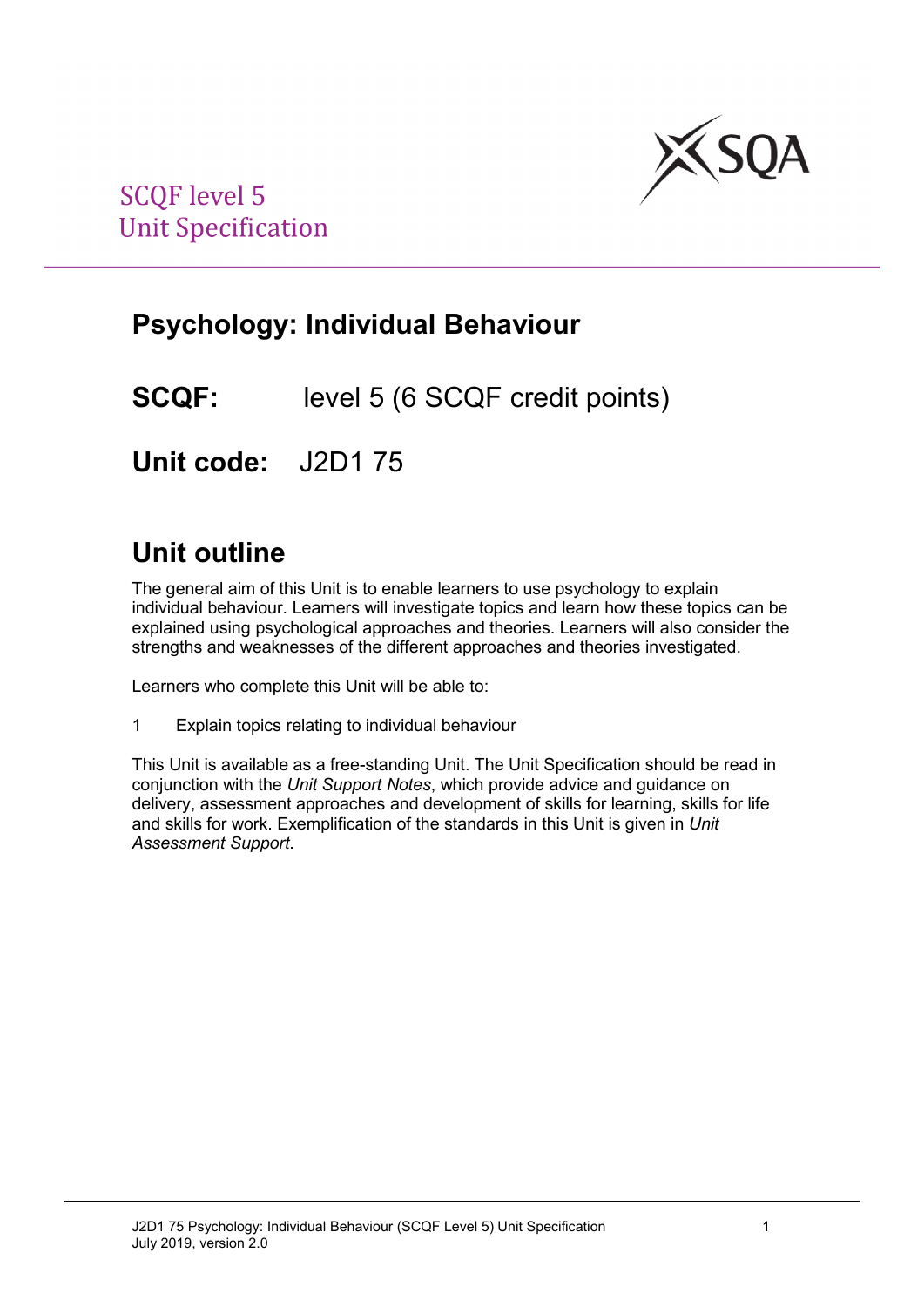### **Recommended entry**

Entry to this Unit is at the discretion of the centre. However, learners would normally be expected to have attained the skills, knowledge and understanding required by one or more of the following or equivalent qualifications and/or experience:

- ♦ National 4 People and Society Course or relevant component Units
- ♦ National 4 Biology Course or relevant component Units
- ♦ Social studies or social sciences Courses at SCQF level 4 or relevant component **Units**

### **Equality and inclusion**

This Unit Specification has been designed to ensure that there are no unnecessary barriers to learning or assessment. The individual needs of learners should be taken into account when planning learning experiences, selecting assessment methods or considering alternative evidence. For further information, please refer to the *Unit Support Notes.*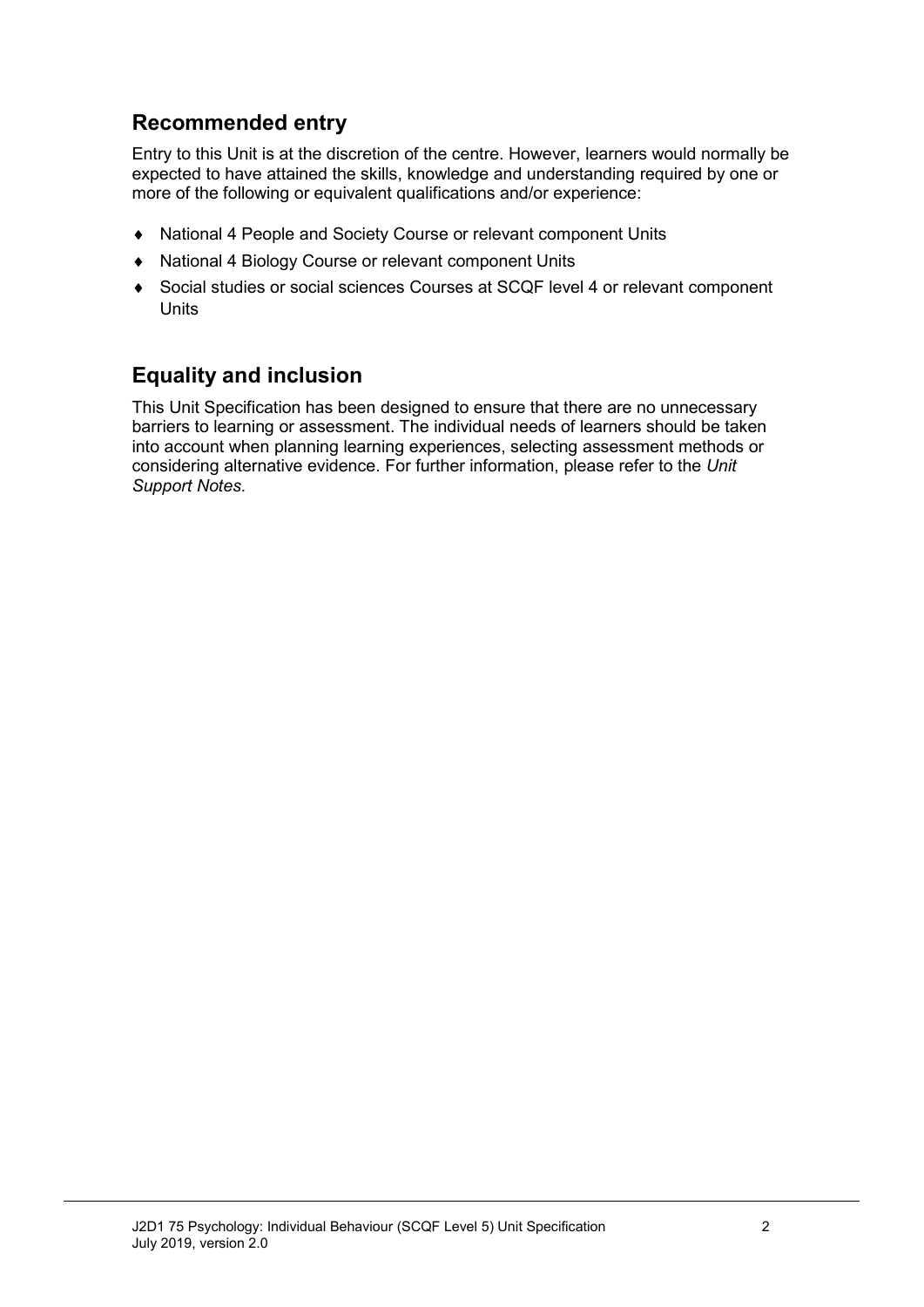# **Standards**

### **Outcomes and assessment standards**

### **Outcome 1**

The learner will:

### **1 Explain topics relating to individual behaviour by:**

- 1.1 Describing a topic relevant to individual behaviour<br>1.2 Explaining the behaviour using psychological appr
- 1.2 Explaining the behaviour using psychological approaches and theories<br>1.3 Explaining the strengths and weaknesses of the psychological approac
- Explaining the strengths and weaknesses of the psychological approaches and theories used to explain the behaviour

## **Evidence Requirements for the Unit**

Assessors should use their professional judgement, subject knowledge and experience, and understanding of their learners, to determine the most appropriate ways to generate evidence and the conditions and contexts in which they are used.

Exemplification of assessment is provided in *Unit Assessment Support*. Advice and guidance on possible approaches to assessment is provided in the *Unit Support Notes*.

### **Assessment standard thresholds**

If a candidate successfully meets the requirements of the specified number of Assessment Standards they will be judged to have passed the Unit overall and no further re-assessment will be required.

The specific requirements for this Unit is as follows:

♦ only one approach is required for assessment standard 1.2 and this also reduces the demands for 1.3

It should be noted that there will still be the requirement for candidates to be given the opportunity to meet all Assessment Standards. The above threshold has been put in place to reduce the volume of re-assessment where that is required.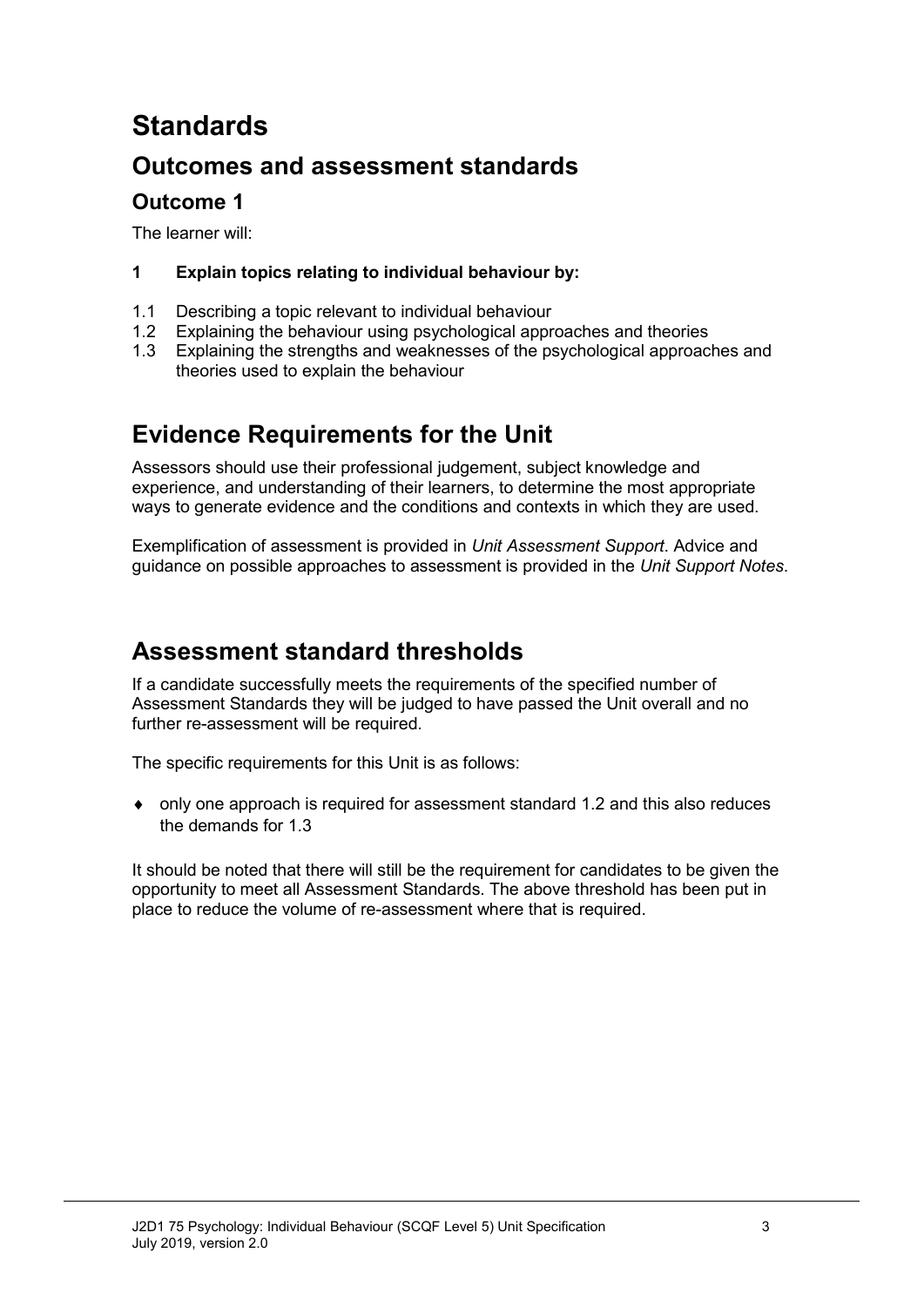# **Development of skills for learning, skills for life and skills for work**

It is expected that learners will develop broad, generic skills through this Unit. The skills that learners will be expected to improve on and develop through the Unit are based on SQA's *Skills Framework: Skills for Learning, Skills for Life and Skills for Work* and are drawn from the main skills areas listed below. These must be built into the Unit where there are appropriate opportunities.

### **1 Literacy**

1.2 Writing

### **3 Health and wellbeing**

3.1 Personal learning

#### **5 Thinking skills**

- 5.3 Applying
- 5.4 Analysing and Evaluating

Amplification of these is given in SQA's *Skills Framework: Skills for Learning, Skills for Life and Skills for Work.* The level of these skills should be at the same SCQF level as the Unit and be consistent with the SCQF level descriptor. Further information on building in skills for learning, skills for life and skills for work is given in the *Unit Support Notes.*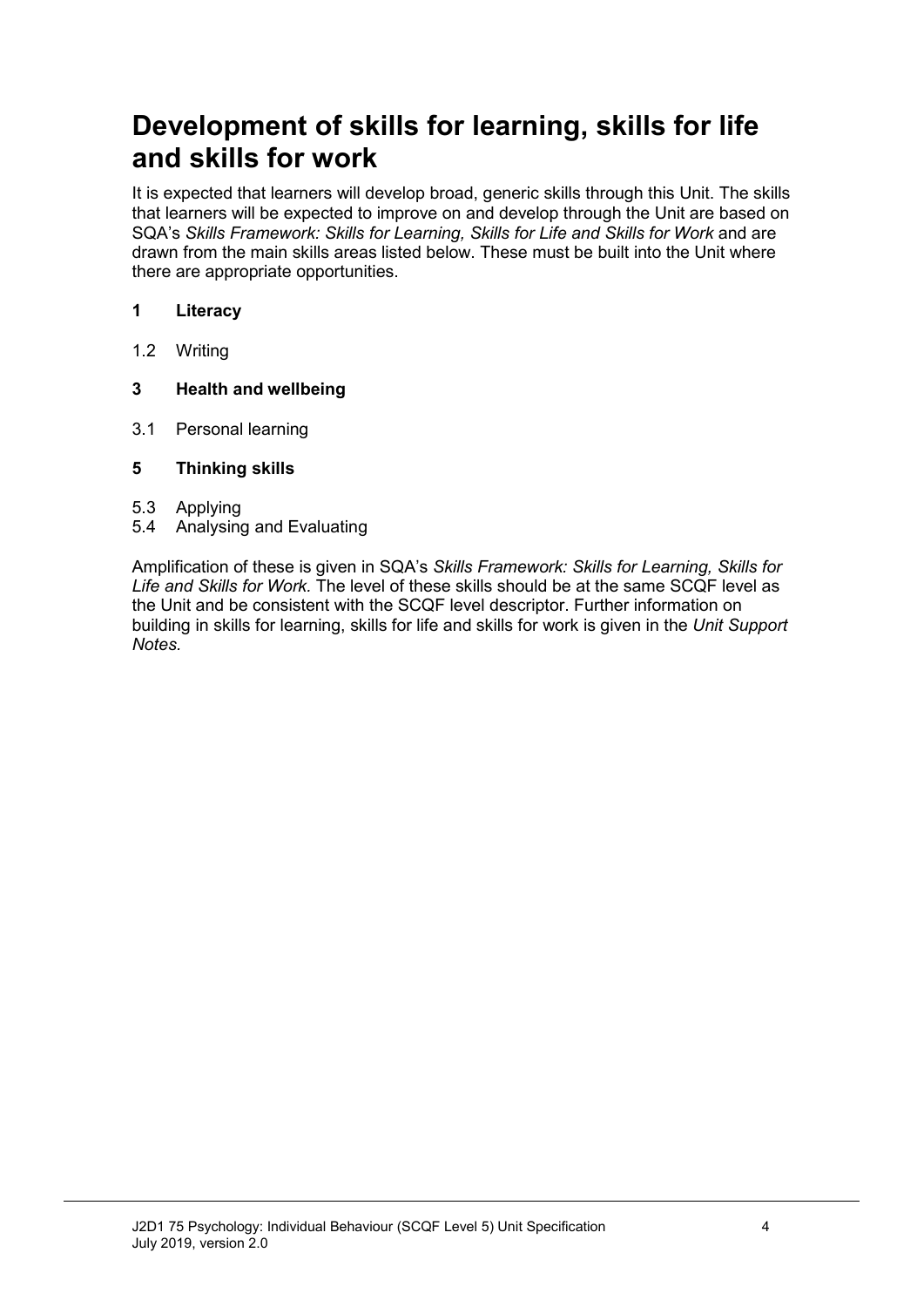# **Appendix: Unit support notes**

### **Introduction**

These support notes are not mandatory. They provide advice and guidance on approaches to delivering and assessing this Unit. They are intended for teachers and lecturers who are delivering this Unit. They should be read in conjunction with:

- ♦ the *Unit Specification*
- ♦ the *Unit Assessment Support packs*

### **Developing skills, knowledge and understanding**

Teachers and lecturers are free to select the skills, knowledge, understanding and contexts which are most appropriate for delivery in their centres.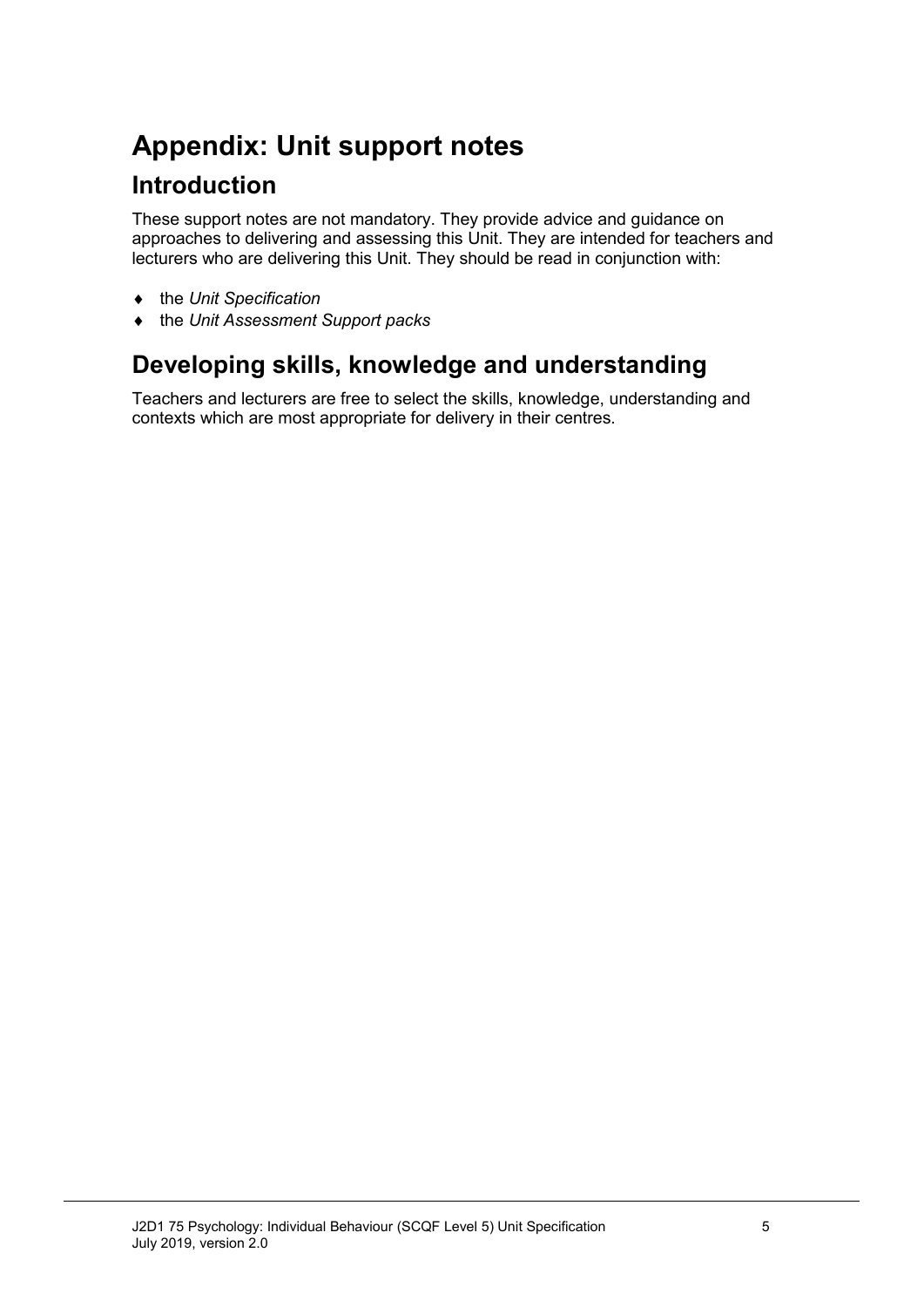# **Approaches to learning and teaching**

This Unit is designed to provide flexibility and choice for both the learner and delivering centre. Approaches to learning and teaching should enhance opportunities for all learners to achieve their full potential, whether working in a whole-class, small group or supported self-study situation.

It is good practice to use a variety of learning and teaching methods so that learners' interest and motivation are maintained and individual preferences for different learning styles are promoted. Throughout learning and teaching activities account should be taken of the prior knowledge that learners may have.

Tasks should be open to allow for personalisation and choice as well as enabling learners to work at a suitable pace with appropriate support. Discussion groups or personal investigation and research are excellent ways of promoting some independence in learning. Learners have the opportunity to study social behaviour topics in this Unit, with scope for personalisation in the choice of topics.

At this level, secondary sources such as textbooks will be more suitable than original research articles. Many learners will be new to the terminology used in psychology, and should be guided towards suitable sources of information; they may not be aware that general-interest articles and websites are often biased, inaccurate or incomplete. As a general guideline, it should be possible to obtain a full research citation from the sources used. Learners should be encouraged to contribute to their own learning and to present their work using a range of sources of evidence. There are many possible sources that can be referred to, including: textbooks, published articles and researchbased web articles.

Learning and Teaching approaches should support [Curriculum for Excellence's four](http://www.ltscotland.org.uk/understandingthecurriculum/whatiscurriculumforexcellence/thepurposeofthecurriculum/index.asp)  [capacities](http://www.ltscotland.org.uk/understandingthecurriculum/whatiscurriculumforexcellence/thepurposeofthecurriculum/index.asp) to enable each learner to develop as a successful learner, a confident individual, a responsible citizen and an effective contributor.

Suggested learning and teaching activities could include learners:

- ♦ mind mapping of prior knowledge of the topic
- ♦ holding a group or class debate based on which approach is best at explaining a particular topic
- using Venn diagrams on paper to note down similarities/overlaps and differences between approaches
- undertaking a 'taboo' activity where approaches/topics must be explained without using certain key words
- ♦ being involved in role-play activities where learners play the role of a major theorist from an approach, and discuss current news issues
- creating a set of cards with approaches and behaviours which learners can pick from, and attempting to explain the behaviour/topic from the approach
- watching videos/documentaries on the origins of the approaches
- completing worksheets with gap-fills on the approaches/topics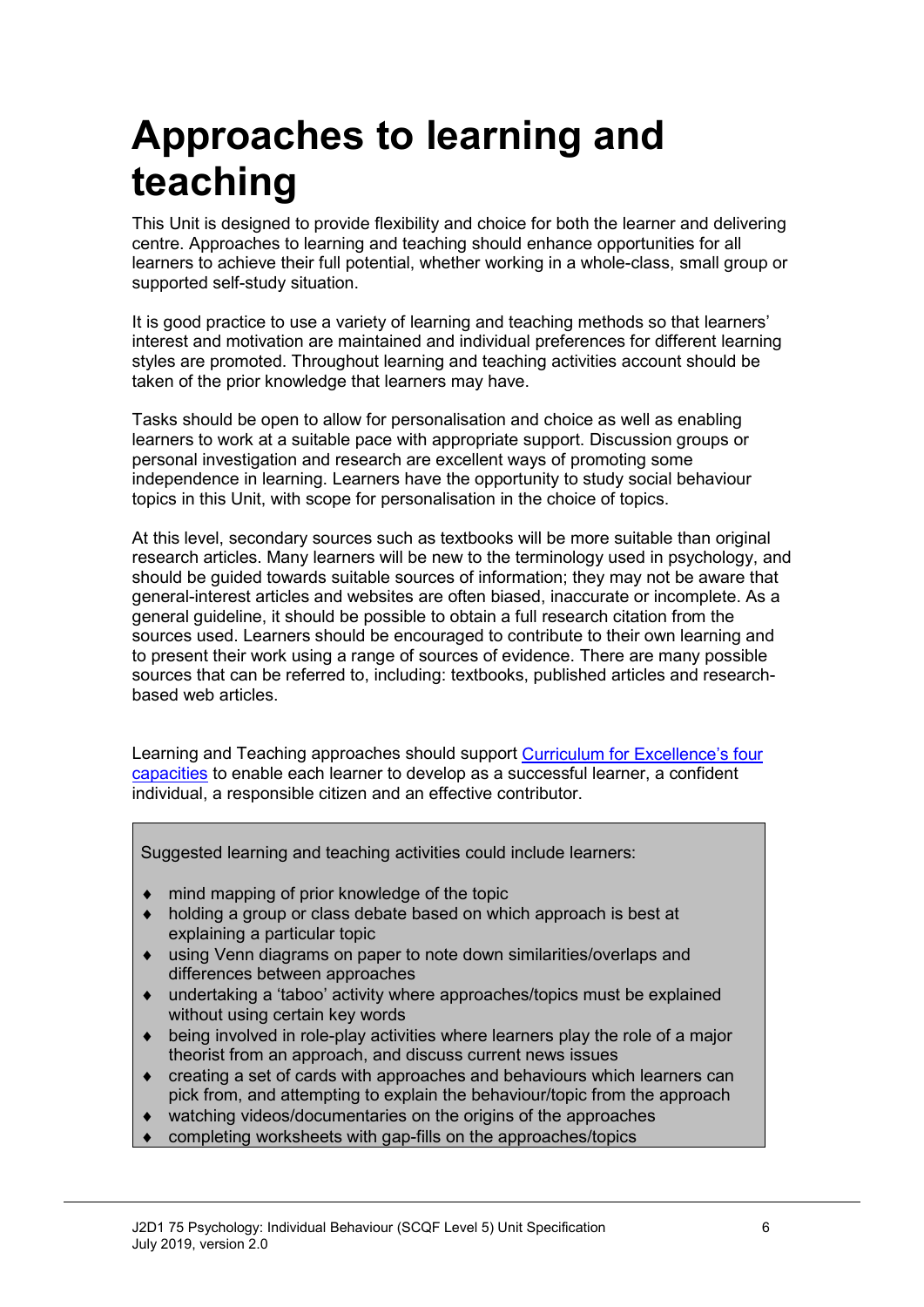- ♦ creating visual displays, eg academic posters or 3D displays on one or more approaches, showing the main researchers
- ♦ using textbooks or internet to find evidence for/against the approaches
- comparing the relative merits of the approaches in a presentation or essay
- maintaining a sleep and dream diary for discussion and possible linkages with known facts about sleep and dreams

#### **Knowledge and understanding**

This Unit develops an understanding of the different approaches to Psychology, two of which should be studied.

Suitable approaches may include: behaviourist; biological; cognitive; developmental or humanistic. It may also be appropriate to explain to learners that approaches may complement one another and so a combination of approaches may be used, as in cognitive behaviour therapy. Explanations of approaches should be appropriate to SCQF level 5.

For the biological approach, learners need to know:

- the role of brain in behaviour
- ♦ factors that affect brain function, eg stimulants, depressants, or environmental factors such as noise
- examples of biological approaches to understanding a topic

For the psychoanalytic approach, learners need to know:

- the structure of the mind: id, ego and superego
- ♦ the use of case studies to investigate unconscious processes in behaviour
- defence mechanisms including repression
- examples of psychoanalytic approaches to understanding a topic

Other approaches studied in the Unit should include an overview as follows:

- $\bullet$  basic principles of the approach
- terminology associated with the approach

#### **Topics**

When choosing a topic relevant to the *Individual Behaviour* Unit, teachers/lecturers should check that the topic can meet all of the requirements of the Unit. Therefore, does the topic?

- ♦ provide scope for learners to achieve the Unit Outcome, ie 'explain topics relating to individual behaviour'
- $\bullet$  link to two or more approaches
- ♦ have a real-world application relevant to wellbeing that is supported by research evidence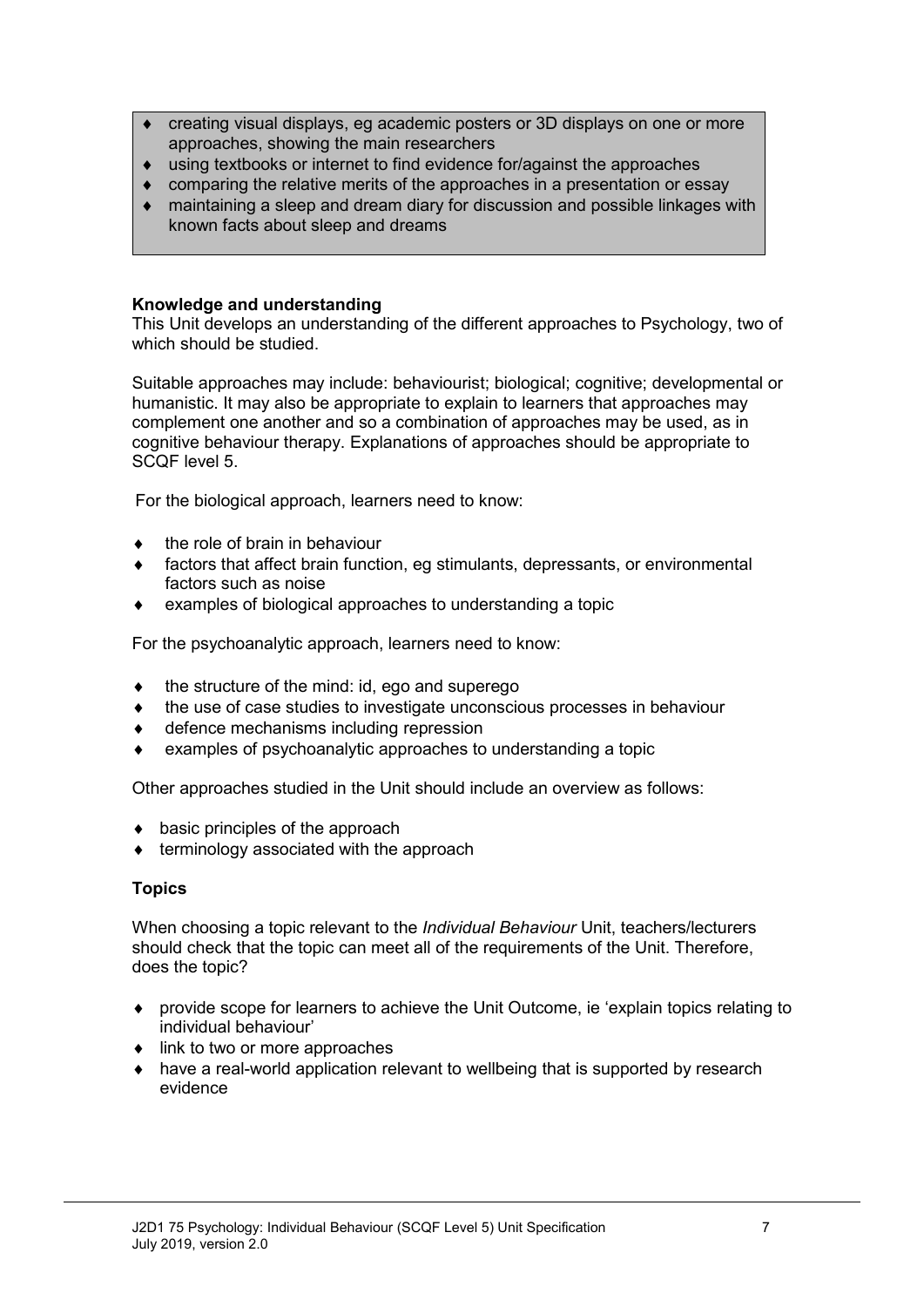#### **Topic suggestions:**

- sleep and dreams
- happiness
- fixed/growth mind sets
- ♦ memory
- ♦ stress
- ♦ personality
- ♦ psychopathology
- ♦ intelligence
- ♦ addiction
- ♦ creativity

The following diagrams illustrate possible learning for some of the topic suggestions.

### **Sleep and Dreams**



Learning for the topic of sleep and dreams includes:

- ♦ processes in sleep and dreams REM and sleep phases
- ♦ biological functions of sleep
- ♦ psychoanalytic explanations of sleep and dreams
- ♦ the purpose and significance of dreams
- ◆ research study: Dement & Kleitman (1957)<sup>1</sup>

<span id="page-7-0"></span> <sup>1</sup> Dement, W. and Kleitman, N. (1957). The relation of eye movements during sleep to dream activity: an objective method for the study of dreaming. *Journal of Experimental Psychology, 53*, 339-46.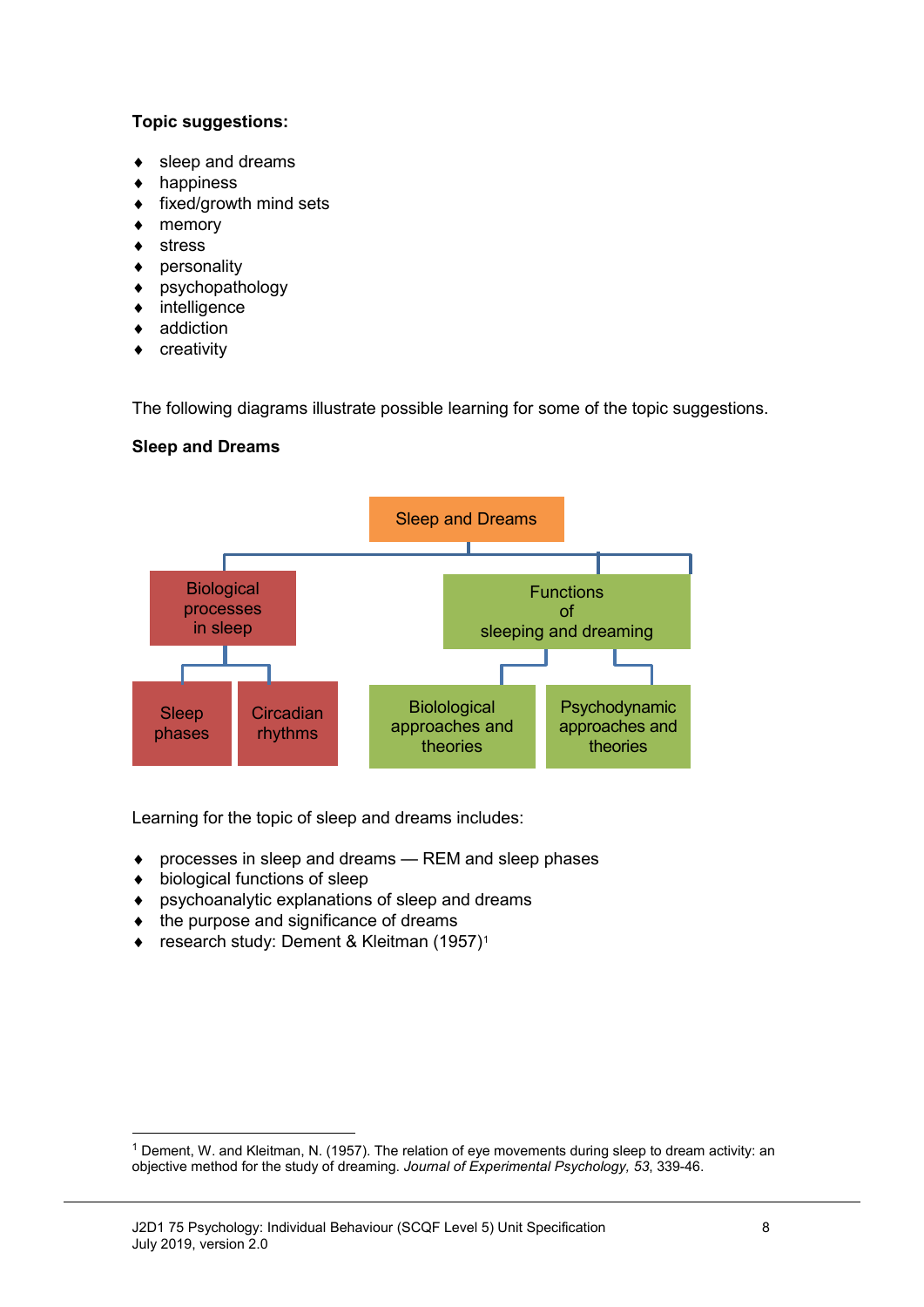#### **Memory**





Research studies used in topics should include a mixture of contemporary and classic research.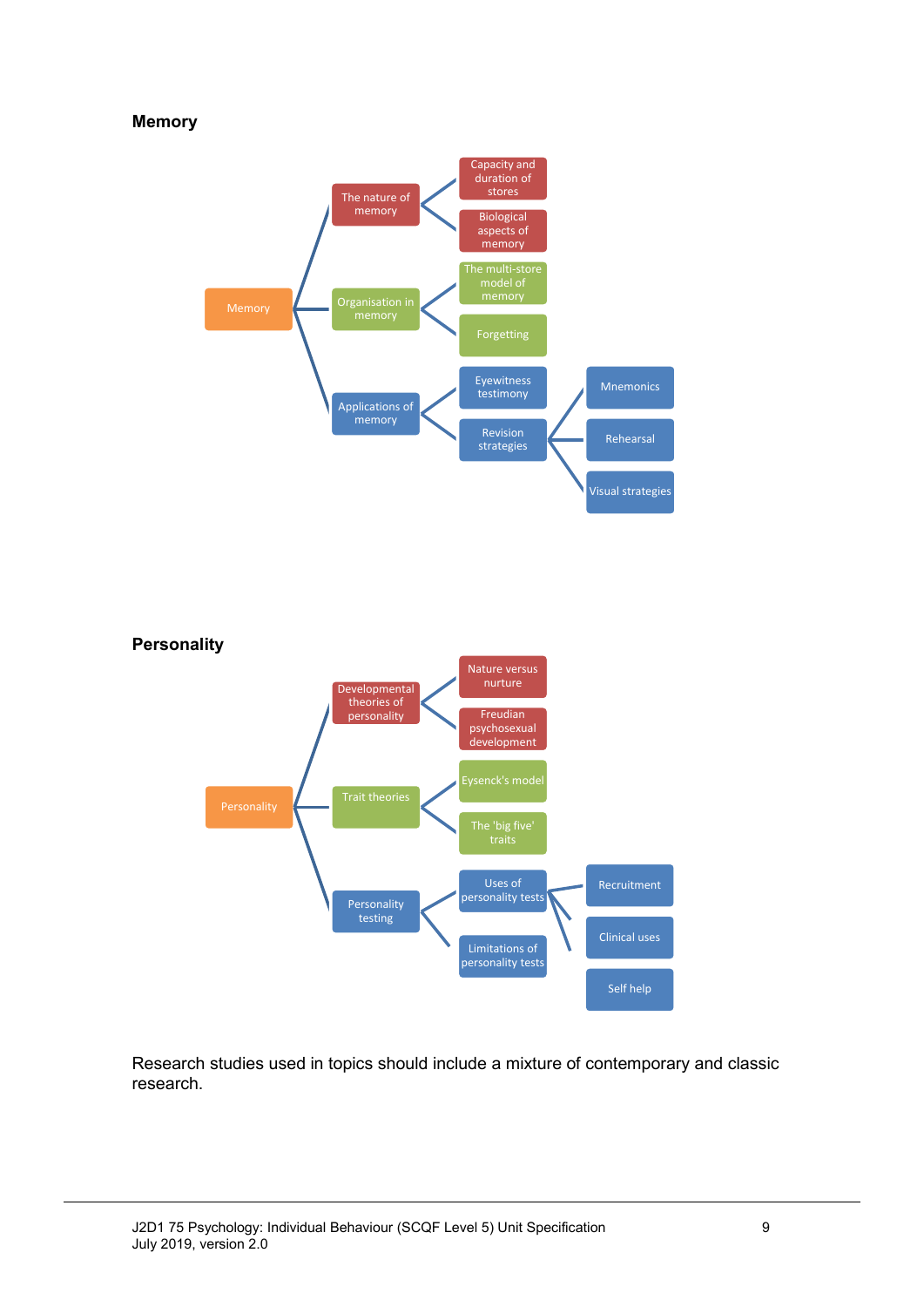# **Approaches to assessment**

There are a number of ways in which evidence for Unit assessment could be generated. **This Unit has one Outcome with a set of coherent Assessment Standards designed to promote holistic assessment.**

Approaches to the assessment of Units when they form part of a Course may differ from approach to assessing the same Unit when delivered free standing. Where Units are delivered on a stand-alone basis, teachers or lecturers will have more flexibility to develop approaches to delivering and assessing Units which are not related to Course assessment.

Evidence may be gathered in a variety of forms that best suit the needs of the learner and individual centres. Ideas for generating assessment evidence are recorded/oral responses; electronic blogs; digital images; observational checklists and presentations.

All learners must have evidence that they have individually met the Assessment Standards to gain this Unit.

#### **Example:**

A learner may choose to do a presentation which could draw on one or more topics studied, and may include:

a straightforward academic poster, slideshow, or a short video.

The teacher or lecturer may wish to ask the learner some questions to check the learner's understanding.

The presentation could include:

- ♦ reference to one or more psychological approaches
- $\bullet$  an explanation of the topic using psychological approaches and theories
- ♦ an explanation of the strengths and weaknesses of the psychological approaches and theories used to explain the behaviour
- reference to research evidence

Alternative assessment approaches include:

open-book tests, eg providing a stimulus piece with associated questions

Evidence could be able to be generated and held in a variety of formats that best suits the needs of the learner and centre. Assessors must choose an assessment format which takes into account the needs of all learners and implement the assessment at an appropriate stage in the Unit.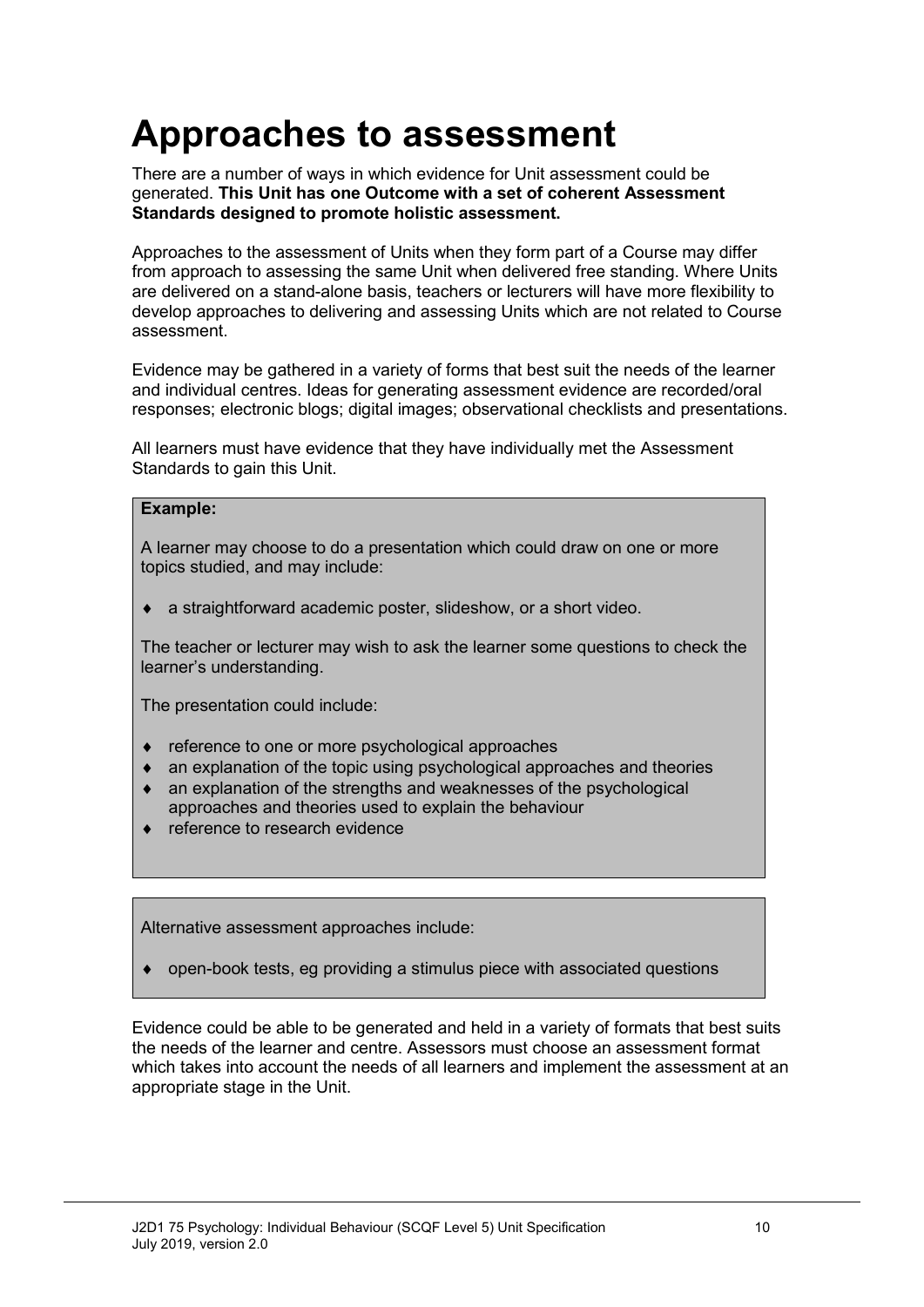#### **Combining assessment within Units**

Assessment could be combined in this Unit by holistically assessing all the Outcomes of the Unit in a single assessment. When assessment within the Unit is holistic, teachers and lecturers should take particular care to track the evidence for each individual Outcome.

#### **Authenticity**

When the teacher/lecturer does not have this *direct evidence*, they will need to take steps to confirm that the learner's evidence was genuinely produced by them.

There are a number of techniques and strategies for ensuring that learners present work which is their own. For more guidance, please refer to SQA's *[Guide to](http://www.sqa.org.uk/files_ccc/GuideToAssessment.pdf)  [Assessment](http://www.sqa.org.uk/files_ccc/GuideToAssessment.pdf)*.

Guidance on assessment and re-assessment is also available in SQA's Guide to Assessment available on SQA's website.